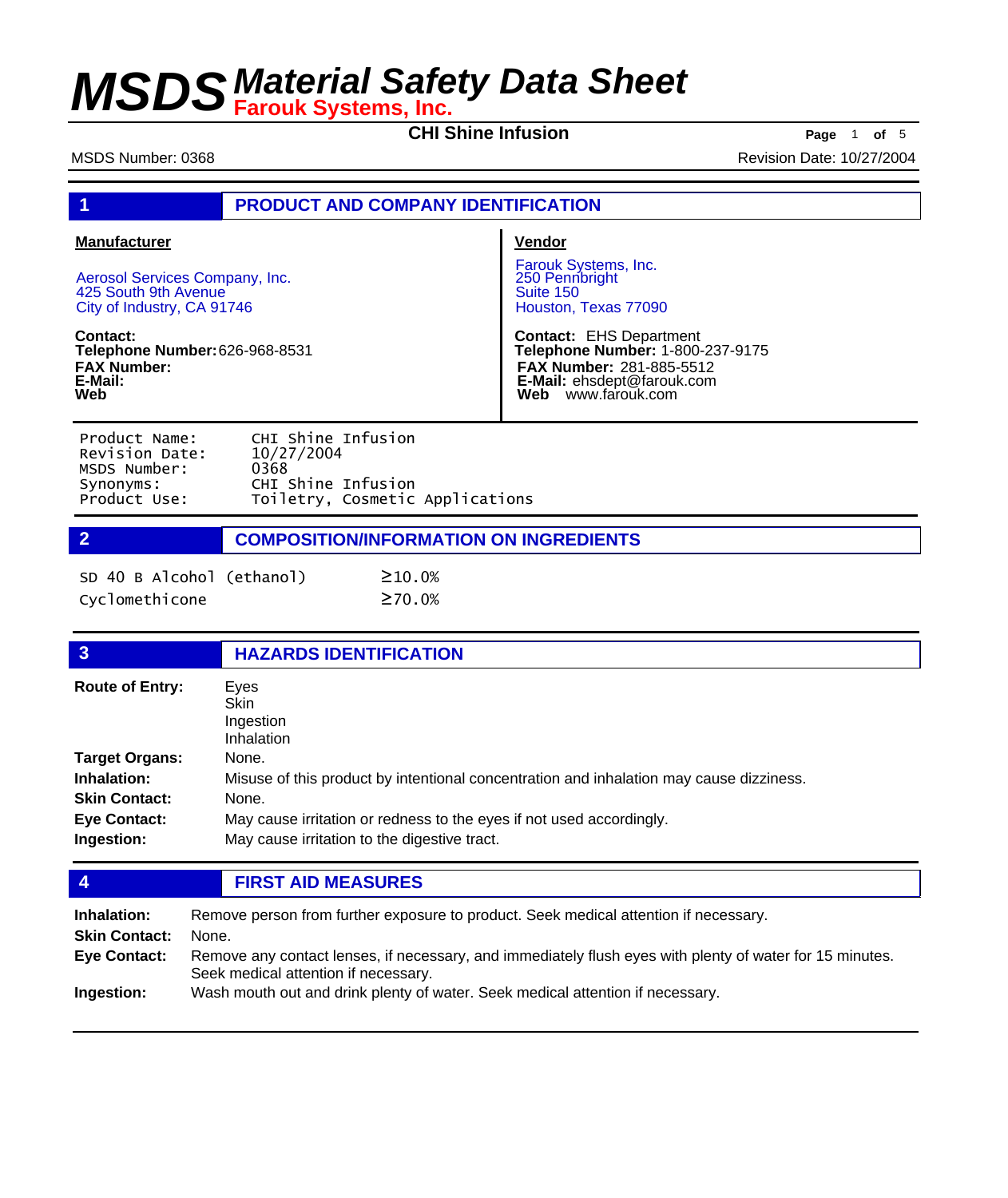**CHI Shine Infusion Page** <sup>2</sup> **of** <sup>5</sup>

MSDS Number: 0368 Revision Date: 10/27/2004

#### **5 FIRE FIGHTING MEASURES**

FLASHPOINT AND METHOD: >128° F FLAMMABLE LIQUIDS: Not available. AUTO IGNITION TEMP: >200° C (393°F) FLAMMABLE CLASS: NFPA rating of 3. BURNING RATE OF SOLID: Not available GENERAL HAZARDS: Evacuate personnel downwind of fire to avoid inhalation of fumes and smoke. EXTINGUISHING METHODS: Chemical type foam, CO2(Carbon Dioxide), Dry Chemical, Water Fog HAZARDOUS COMBUSTION PRODUCTS: Fumes from flame might contain carbon monoxide. FIRE FIGHTING PROCEDURES: This product is a flammable substance. However, hazardous decomposition and combustion products may be formed in a fire situation. Cool exposed containers with water spray to prevent overheating. FIRE FIGHTING EQUIPMENT: Respiratory and eye protection are required for fire fighting personnel. Full protective equipment (Bunker Gear) and self contained breathing apparatus (SCBA) should be used for all indoor fires and significant outdoor fires. For small outdoor fires, which may be

easily extinguished with a portable fire extinguisher, use of a SCBA may not be needed.

### **6 ACCIDENTAL RELEASE MEASURES**

SMALL SPILL: When a spill occurs, use absorbent material on the substance. Dispose of the material according to all local, state and federal regulations. Always use an absorbent material when cleaning up a spill.

ENVIRONMENTAL PRECAUTIONS: Avoid run-off or release into sewers, stormdrains and waterways.

GENERAL PRECAUTIONS: Remove containers away from oxidizing materials.

#### *HANDLING AND STORAGE* Use appropriate personal protective equipment as specified in Section 8. Handle in a manner consistent with good household/personal techniques and practices. **Handling Precautions:** Keep containers/bottles securely sealed when not in use. Store in cool/dry conditions that do not exceed room temperature. **Storage Requirements:**

#### **8 EXPOSURE CONTROLS/PERSONAL PROTECTION**

| <b>Engineering Controls:</b> | These recommendations provide general guideance for handling this product safely. Because<br>specific use conditions may vary, safety procedures should be developed for each specific<br>application of this product. When developing procedures, always consider potential waste,<br>disposal and personal safety issues. |
|------------------------------|-----------------------------------------------------------------------------------------------------------------------------------------------------------------------------------------------------------------------------------------------------------------------------------------------------------------------------|
| <b>Protective Equipment:</b> | EYES AND FACE: For reasonable foreseeable uses of this product, eye and face protection is not<br>reauired.<br>SKIN: For reasonable foreseeable uses of this product, skin protection is not required.<br>RESPIRATORY: For reasonable foreseeable uses of this product, respiratory protection is not<br>required.          |
|                              | EXPOSURE GUIDELINES: Overexposure is unlikely. Since all parameters cannot be foreseen, the<br>use of engineering controls to reduce exposure may be necessary.                                                                                                                                                             |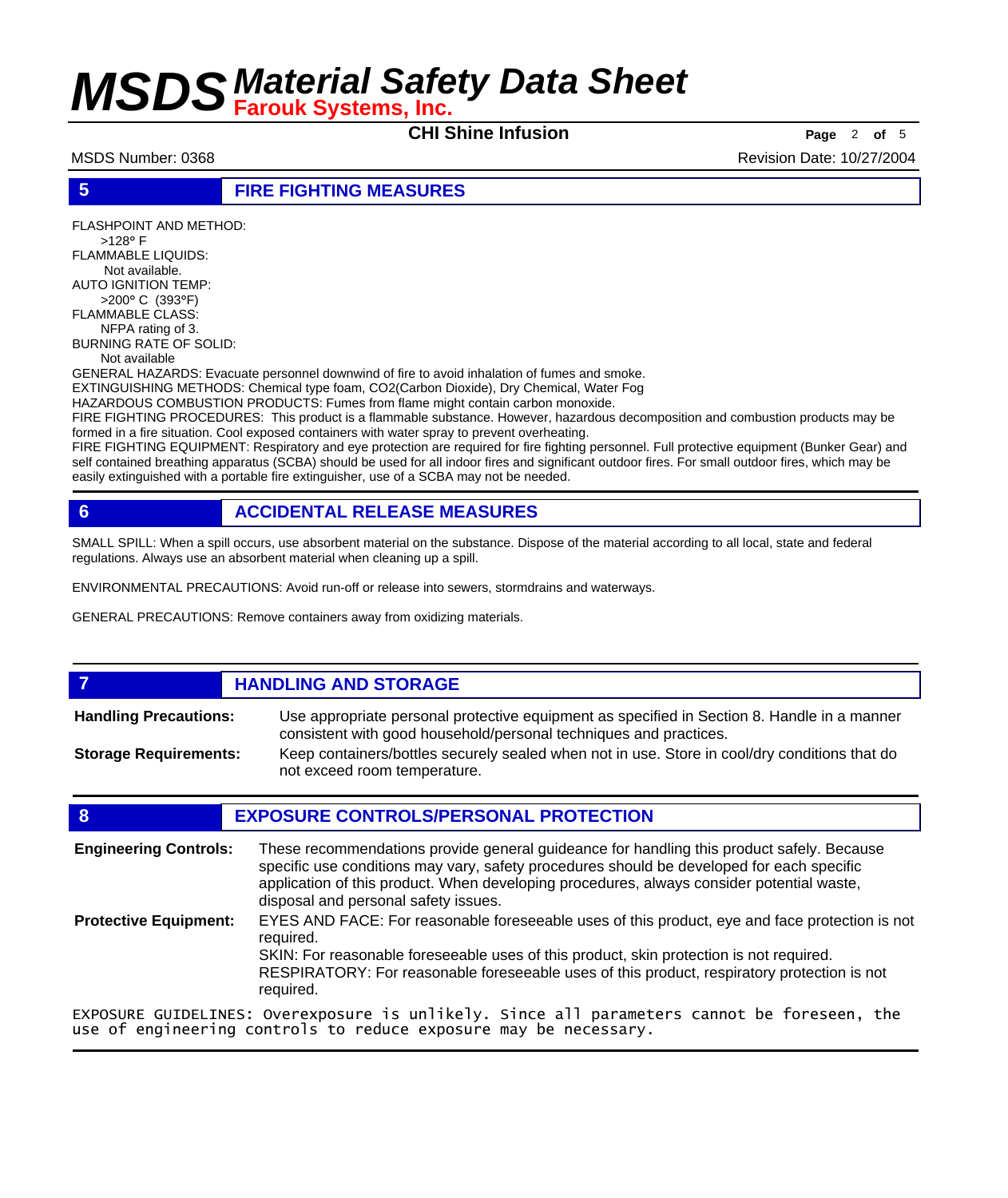**CHI Shine Infusion Page** <sup>3</sup> **of** <sup>5</sup>

MSDS Number: 0368 Revision Date: 10/27/2004

#### **9 PHYSICAL AND CHEMICAL PROPERTIES**

| Appearance:            | Clear, colorless liquid            |
|------------------------|------------------------------------|
| <b>Physical State:</b> | Liquid                             |
| Odor:                  | Characteristic hairspray fragrance |
| pH:                    | N/A                                |
| <b>Vapor Pressure:</b> | N/A                                |
| <b>Vapor Density:</b>  | N/A                                |

### **Boiling Point:** N/A **Freezing/Melting Pt.:** N/A **Solubility:** Slightly soluble in water. **Spec Grav./Density:** 0.90

| 10                                                 | <b>STABILITY AND REACTIVITY</b> |                                                                                 |
|----------------------------------------------------|---------------------------------|---------------------------------------------------------------------------------|
| <b>Stability:</b>                                  |                                 | YES                                                                             |
| <b>Conditions to avoid:</b>                        |                                 | Extreme temperatures. This product is an aerosol and should not be incinerated. |
| Materials to avoid (incompatability):              |                                 | Keep away from oxidizing materials and flame.                                   |
| Hazardous Decomposition products: Carbon Monoxide. |                                 |                                                                                 |
| <b>Hazardous Polymerization:</b>                   |                                 | Will Not Occur.                                                                 |

#### **11 TOXICOLOGICAL INFORMATION**

ACUTE: DERMAL LD50: Not available. ORAL LD50: Not available. INHALATION LC50: Not available. EYE EFFECTS: This product may cause irritation to eyes if not used under normal conditions. TARGET ORGANS: NONE. SENSITIZATIONS: Not available. CARCINOGENICITY: IARC: Listed by IARC - No. NTP: Listed by NTP - No. OSHA: Listed by OSHA - No.

MUTAGENICITY: Not available. REPRODUCTIVE EFFECTS: None. TERATOGENIC EFFECTS: Not available.

#### **12 ECOLOGICAL INFORMATION**

ENVIRONMENTAL DATA: Not available. ECOTOXICOLOGICAL INFO: Not available. DISTRIBUTION: Not available. CHEMICAL FATE INFO: Not available.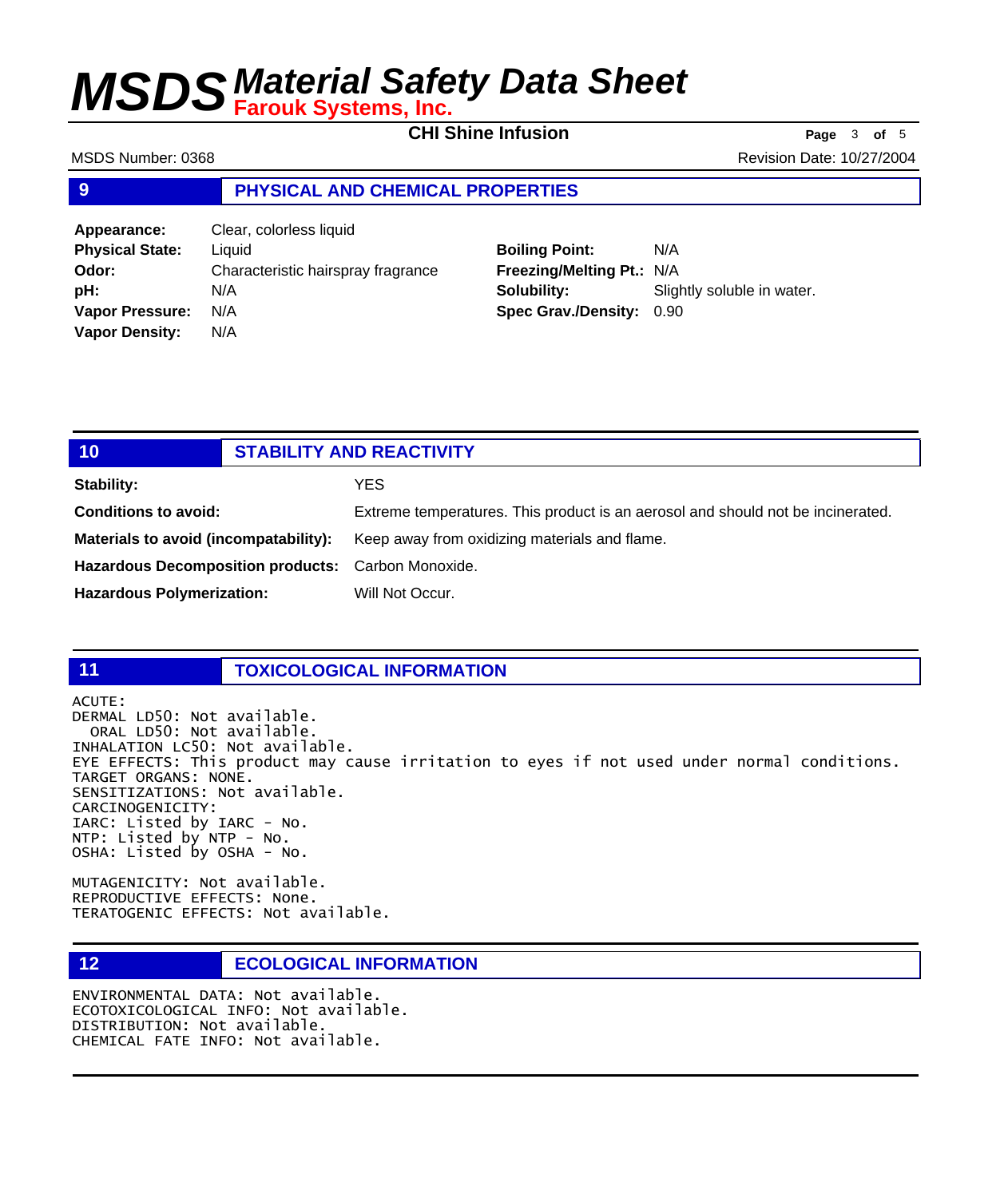**CHI Shine Infusion Page** <sup>4</sup> **of** <sup>5</sup>

MSDS Number: 0368 Revision Date: 10/27/2004

#### **13 DISPOSAL CONSIDERATIONS**

US EPA Waste Number and Descriptions:

DISPOSAL METHOD: Controlled release of diluted product into a biological wastewater treatment plant. COMPONENT WASTE NUMBER: No EPA Waste Numbers are applicable for this product's components. DISPOSAL INSTRUCTIONS: Dispose of waste material according to local, state and federal rules and regulations.

**14 TRANSPORT INFORMATION**

This product is regulated as a hazardous material by the United States (DOT) or Canadian (TDG) transportation regulations.

DOT CLASSIFICATION: Shipping Name: Consumer Commodity Class: ORM-D

IMDG CLASSIFICATION: Shipping Name: AEROSOLS, UN1950. Limited Quantity Class: 2.1

IATA CLASSIFICATION: Shipping Name: Consumer Commodity, ID 8000 Class: 9, Miscellaneous Pkg Inst - 910

Inside the United States CHEMTREC

1-800-424-9300 1-703-527-3887

**15 REGULATORY INFORMATION**

UNITED STATES: SARA TITLE III (Superfund Amendments and Reauthorization Act) 311/312 HAZARD CATEGORIES

Fire: No. Pressure Generating: No. Reactivity: No. Acute: No. 313 REPORTABLE INGREDIENTS: Not applicable. TITLE III NOTES: None. CERCLA(Comprehensive Response, Compensation, and Liability Act) CERCLA RQ: None. TSCA(Toxic Substance Release Act) TSCA REGULATORY: All ingredients are listed in the TSCA Inventory. CANADA: WHMIS(WORKER HAZARDOUS MATERIAL INFORMATION SYSTEM)

This product is WHMIS controlled. CANADIAN INGREDIENT DISCLOSURE LIST: Ethanol. CANADIAN ENVIRONMENTAL PROTECTION ACT: All intentional ingredients are listed on the DSL(Domestic Substance List). EUROPEAN COMMUNITY: EU REGULATORY: All intentional ingredients are listed on the European's EINECS Inventory. STATE REGULATIONS: Not available. LOCAL REGULATIONS: Not available.